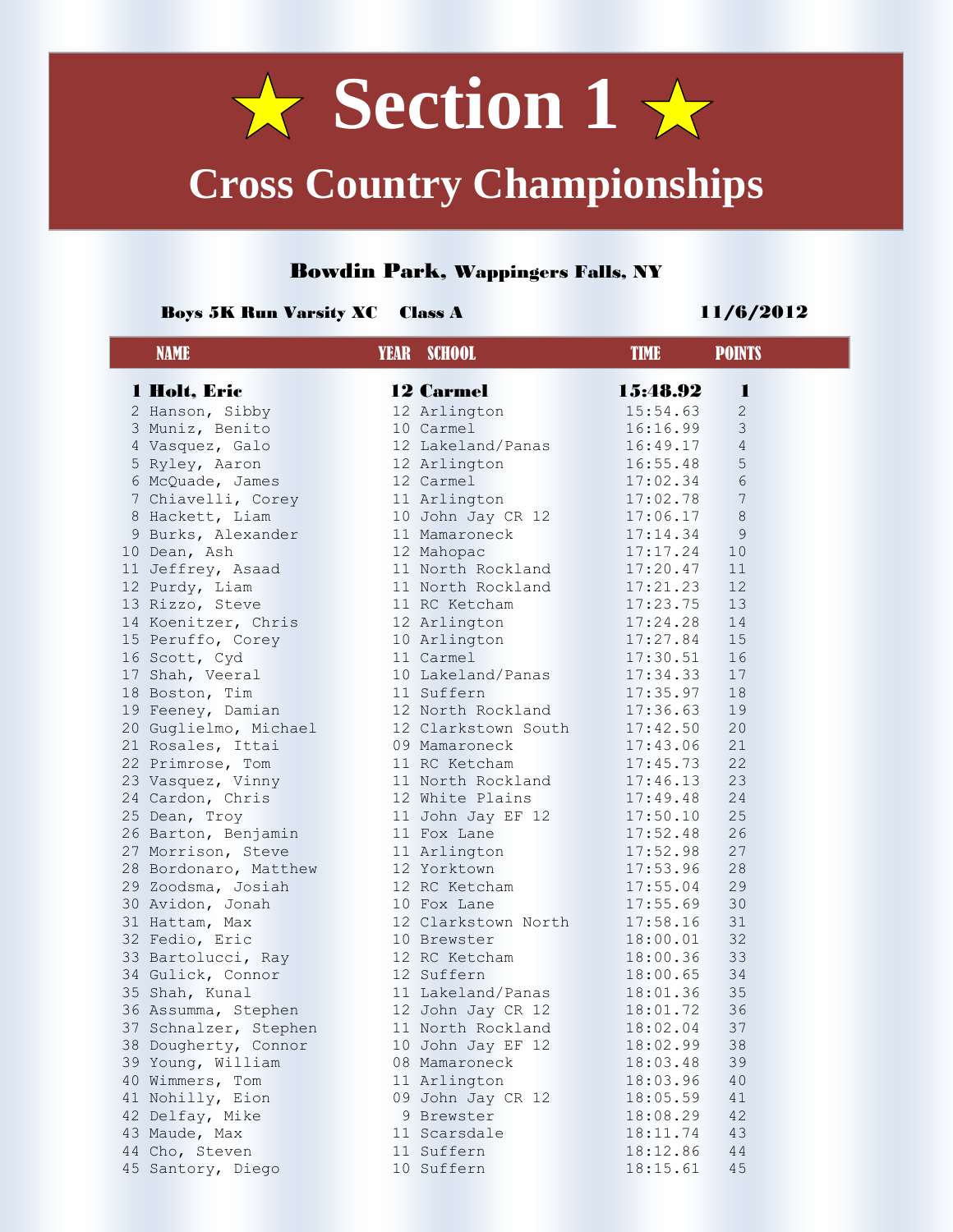| 46 Swift, Matthew         | 11 Lakeland/Panas   | 18:17.40 | 46  |
|---------------------------|---------------------|----------|-----|
| 47 Hazelwood, Kevin       | 09 Brewster         | 18:18.89 | 47  |
| 48 Rosati, Andrew         | 12 Fox Lane         | 18:21.18 | 48  |
| 49 Finch, Aaron           |                     | 18:22.20 | 49  |
|                           | 11 John Jay EF 12   |          |     |
| 50 Kershner, Matthew      | 12 John Jay CR 12   | 18:23.21 | 50  |
| 51 Vignali, Alexander     | 11 Clarkstown North | 18:23.95 | 51  |
| 52 Shea, James            | 12 Yorktown         | 18:24.18 | 52  |
| 53 Salko, Mike            | 12 Mamaroneck       | 18:27.72 | 53  |
| 54 Mallon, Liam           | 10 North Rockland   | 18:31.29 | 54  |
| 55 Arsianian, Adam        | 12 RC Ketcham       | 18:31.93 | 55  |
| 56 Groen, Pete            | 10 John Jay EF 12   | 18:34.84 | 56  |
| 57 DeGaray, Sean          | 10 Brewster         | 18:35.79 | 57  |
|                           |                     |          | 58  |
| 58 Garrison, William      | 11 White Plains     | 18:37.40 |     |
| 59 Bowen, Allan           | 12 Suffern          | 18:37.66 | 59  |
| 60 Sweeney, Ben           | 11 John Jay CR 12   | 18:40.54 | 60  |
| 61 Feldman, Jonathan      | 10 Lakeland/Panas   | 18:40.78 | 61  |
| 62 Hennelly, Patrick      | 9 Suffern           | 18:40.98 | 62  |
| 63 DeGaray, Brian         | 12 Brewster         | 18:42.48 | 63  |
| 64 Blades, Carlos         | 12 New Rochelle     | 18:43.60 | 64  |
| 65 Maher, Saywer          | 10 Carmel           | 18:43.88 | 65  |
| 66 Barry, Billy           | 12 Clarkstown North | 18:44.45 | 66  |
| 67 Alleyue, Michael       | 12 Fox Lane         | 18:44.74 | 67  |
| 68 Ramada, Farris         | 12 Mahopac          | 18:45.14 | 68  |
|                           |                     |          |     |
| 69 Chan, Nick             | 11 Scarsdale        | 18:45.51 | 69  |
| 70 Morkel-Williams, Sam   | 11 Ossining         | 18:45.85 |     |
| 71 O'Gara, Sean           | 11 Mahopac          | 18:50.24 | 70  |
| 72 Raquet, Matt           | 12 Clarkstown North | 18:52.17 | 71  |
| 73 Araujo, Alan           | 11 Clarkstown South | 18:54.04 | 72  |
| 74 Granozio, Nick         | 11 Yorktown         | 18:57.55 | 73  |
| 75 De Los Rios, Erik      | 11 Brewster         | 18:57.98 | 74  |
| 76 Soloman, Jeremy        | 10 Suffern          | 19:01.35 | 75  |
| 77 McCloskey, Kyle        | 10 John Jay EF 12   | 19:03.16 | 76  |
| 78 Bedrosian, Sam         | 12 Brewster         | 19:03.88 | 77  |
|                           |                     |          |     |
| 79 Schmitt, Mason         | 11 RC Ketcham       | 19:05.11 | 78  |
| 80 Holtzman, Luke         | 10 New Rochelle     | 19:06.13 | 79  |
| 81 Montes, Salvador       | 12 RC Ketcham       | 19:06.61 | 80  |
| 82 Nameth, Kyle           | 10 John Jay EF 12   | 19:07.05 | 81  |
| 83 Berman, Anthony        | 12 Horace Greeley   | 19:07.37 | 82  |
| 84 Beckett, Tyler         | 11 John Jay CR 12   | 19:07.80 | 83  |
| 85 Gonzalez, Gab          | 12 Mamaroneck       | 19:08.40 | 84  |
| 86 Martinez, David        | 12 Fox Lane         | 19:08.96 | 85  |
| 87 Ramaswamy, Akshay      | 10 Lakeland/Panas   | 19:10.29 | 86  |
| 88 Moore, Patrick         | 12 Horace Greeley   | 19:10.84 | 87  |
| 89 Matthews, Taylor       | 12 Fox Lane         | 19:12.59 | 88  |
|                           |                     |          | 89  |
| 90 Ojeda, Adrian          | 09 White Plains     | 19:12.89 |     |
| 91 Klein, Adam            | 11 Clarkstown South | 19:13.13 | 90  |
| 92 Sweet, Jacob           | 11 Carmel           | 19:14.16 | 91  |
| 93 Taylor, Matthew        | 11 Horace Greeley   | 19:14.80 | 92  |
| 94 Birmingham, Frankie    | 10 John Jay EF 12   | 19:15.71 | 93  |
| 95 Sacks, Sean            | 09 Fox Lane         | 19:17.13 | 94  |
| 96 Morelli, Nick          | 11 Clarkstown South | 19:20.89 | 95  |
| 97 Desai, Kushal          | 12 Clarkstown North | 19:21.15 | 96  |
| 98 Smith, Ben             | 10 John Jay CR 12   | 19:21.51 | 97  |
| 99 Sawyer, Javon          | 11 New Rochelle     | 19:24.76 | 98  |
|                           | 10 Mamaroneck       |          | 99  |
| 100 Ransom, Roger         |                     | 19:25.32 |     |
| 101 Damelio, Randell      | 10 North Rockland   | 19:29.50 | 100 |
| 102 Dopplet, Michael      | 10 Horace Greeley   | 19:32.17 | 101 |
| 103 Sweeney, Ryan         | 12 Ossining         | 19:32.98 |     |
| 104 Pisano, Nicholas      | 11 Lakeland/Panas   | 19:33.46 | 102 |
| 105 Nicholson, Sean       | 11 White Plains     | 19:33.81 | 103 |
| 106 Coburn, Jacob         | 10 Scarsdale        | 19:34.09 | 104 |
| 107 FitzGibbon, Alexander | 10 Ossining         | 19:34.39 |     |
| 108 Caruso, Thomas        | 09 Mahopac          | 19:38.45 | 105 |
| 109 Mariuzza, Dylan       | 09 Yorktown         | 19:48.24 | 106 |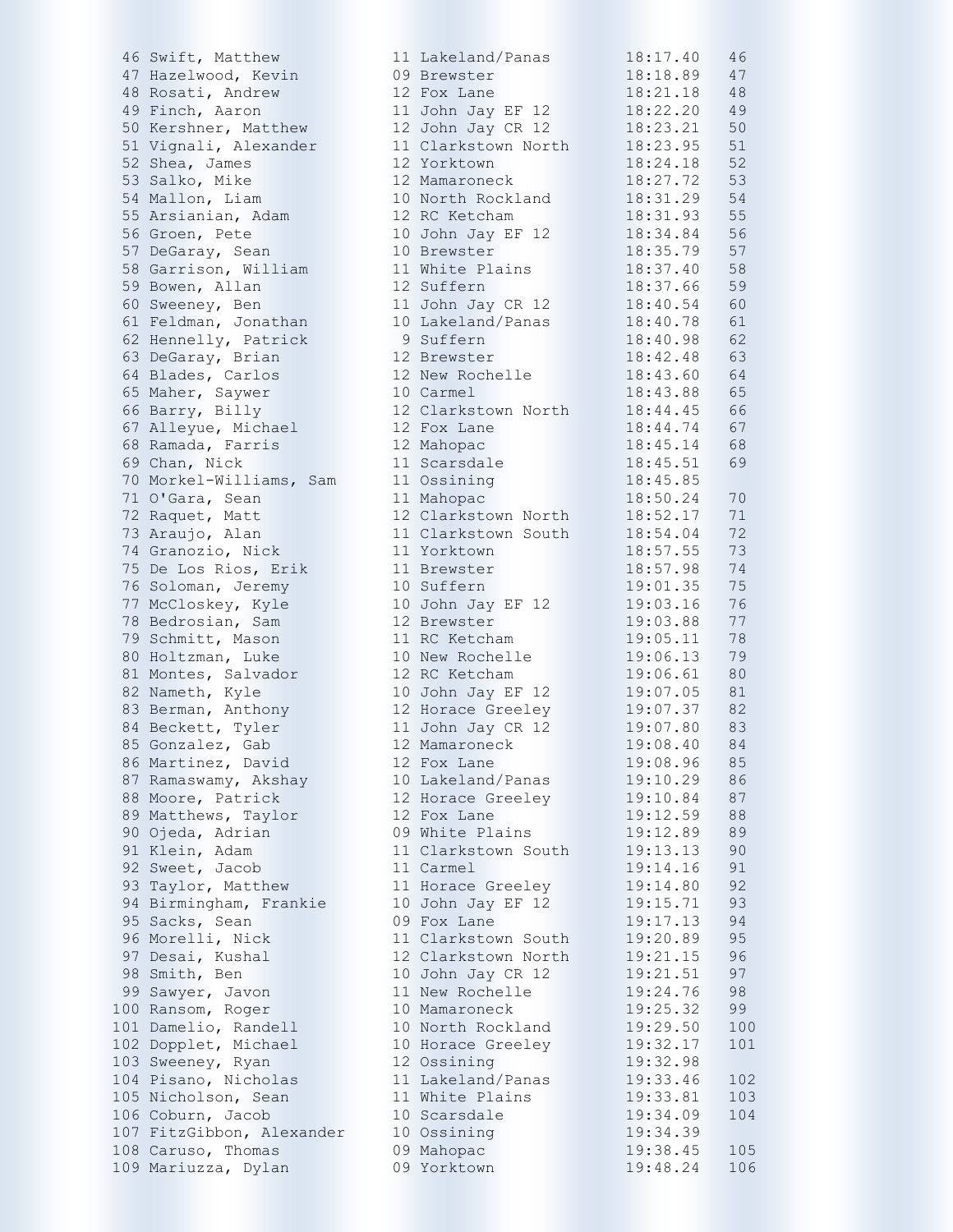110 Blancato, Brian 111 Jones, Spencer 112 Paternoster, Marco 113 Rudge, Kieran 114 Hardt, Will 115 Bayer, Jacob 116 Burrill, Chris 117 Klein, Zach 118 Ungewitter, Will 119 Duffy, John 120 Reilly, Tim 121 Rubin, Spencer 122 DiGuglielmo, Nick 123 Hands, Luke 124 Huo, Ryan 125 Chomiak, Teddy 126 Norden, Matt 127 Blair, Graham 128 Santana, Evan 129 Lamm, Travis 130 DiSalvo, Torin 131 Naft, Jeffery 132 Shore, Oliver 133 Huq, Marshad 134 Allen, Lee

| 10 New Rochelle     | 19:49.62     | 107 |
|---------------------|--------------|-----|
| 10 Scarsdale        | 19:52.43     | 108 |
| 10 Scarsdale        | 19:53.54     | 109 |
| 10 Mamaroneck       | 19:57.15     | 110 |
| 11 Horace Greeley   | 19:57.64     | 111 |
| 10 Horace Greeley   | 19:59.43     | 112 |
| 10 Clarkstown South | 19:59.95 113 |     |
| 10 White Plains     | 20:08.84     | 114 |
| 10 New Rochelle     | 20:10.13     | 115 |
| 10 Mahopac          | 20:11.88     | 116 |
| 12 Yorktown         | 20:14.17     | 117 |
| 11 Carmel           | 20:16.61     | 118 |
| 11 Yorktown         | 20:22.32     | 119 |
| 11 Mahopac          | 20:26.78     | 120 |
| 10 Scarsdale        | 20:32.69     | 121 |
| 11 White Plains     | 20:37.85     | 122 |
| 12 Mahopac          | 20:38.69     | 123 |
| 09 Horace Greeley   | 20:49.15     | 124 |
| 10 Clarkstown South | 20:57.55     | 125 |
| 12 White Plains     | 21:02.77     | 126 |
| 11 New Rochelle     | 21:42.85     | 127 |
| 12 Yorktown         | 22:03.39     | 128 |
| 11 New Rochelle     | 22:49.45 129 |     |
| 10 Clarkstown North | 23:14.71     | 130 |
| 12 Clarkstown North | 23:15.14     | 131 |

## **Team Scores**

| Team                                                     |                        | <b>Total</b> | $\blacksquare$ | $\mathbf 2$ | 3              | $\blacktriangle$ | 5  | *6 |     |
|----------------------------------------------------------|------------------------|--------------|----------------|-------------|----------------|------------------|----|----|-----|
| 1 Arlington<br>Total Time:<br>Average:                   | 1:24:45.01<br>16:57.01 | 43           | $\overline{2}$ | 5           | $\overline{7}$ | 14               | 15 | 27 | 40  |
| <b>2 Carmel</b><br>Total Time:<br>Average:               | 1:25:22.64<br>17:04.53 | 91           | $\mathbf{1}$   | 3           | 6              | 16               | 65 | 91 | 118 |
| <b>3 North Rockland</b><br>Total Time:<br>Average:       | 1:28:06.50<br>17:37.30 | 102          | 11             | 12          | 19             | 23               | 37 | 54 | 100 |
| <b>4 RC Ketcham</b><br>Total Time:<br>Average:           | 1:29:36.81<br>17:55.37 | 152          | 13             | 22          | 29             | 33               | 55 | 78 | 80  |
| <b>5 Lakeland/Panas</b><br>Total Time:<br>Average:       | 1:29:23.04<br>17:52.61 | 163          | $\overline{4}$ | 17          | 35             | 46               | 61 | 86 | 102 |
| <b>6 John Jay Cross River</b><br>Total Time:<br>Average: | 1:30:17.23<br>18:03.45 | 195          | 8              | 36          | 41             | 50               | 60 | 83 | 97  |
| <b>7 Suffern</b><br>Total Time:<br>Average:              | 1:30:42.75<br>18:08.55 | 200          | 18             | 34          | 44             | 45               | 59 | 62 | 75  |
| <b>8 Mamaroneck</b><br>Total Time:<br>Average:           | 1:30:37.00<br>18:07.40 | 206          | 9              | 21          | 39             | 53               | 84 | 99 | 110 |
| <b>9 Brewster</b><br>Total Time:<br>Average:             | 1:31:45.46<br>18:21.10 | 241          | 32             | 42          | 47             | 57               | 63 | 74 | 77  |